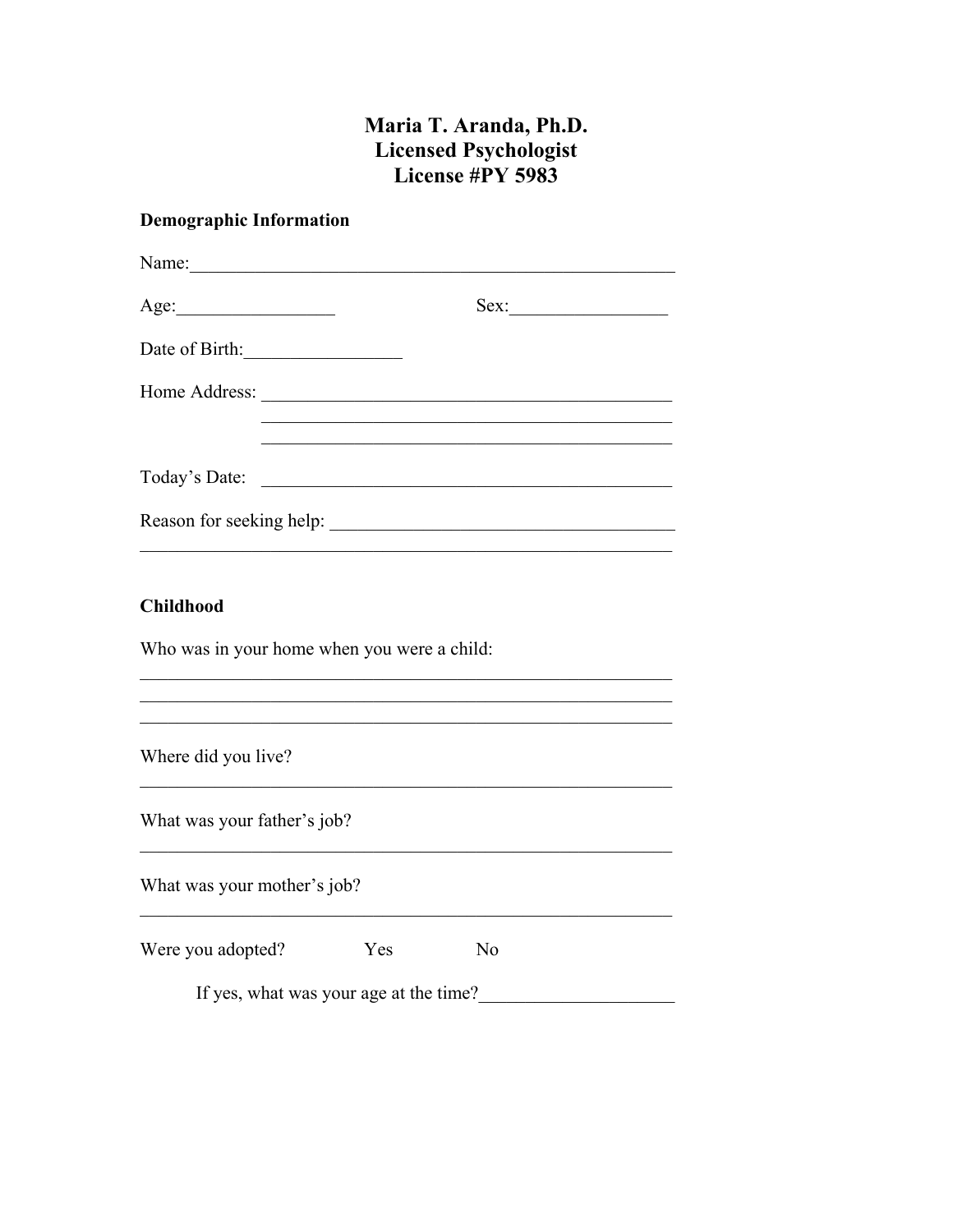# **Gestational Risk Factors**

Did anyone ever tell you or did you hear anyone talk about any of the following happening during your mother's pregnancy with you?

| Mother ill (toxemia, anemia)          | <b>Yes</b> | No             |
|---------------------------------------|------------|----------------|
| Mother took medication                | Yes        | No             |
| Mother smoked cigarettes              | <b>Yes</b> | N <sub>o</sub> |
| Mother drank alcohol                  | Yes        | No             |
| Mother used illicit drugs             | <b>Yes</b> | No.            |
| Premature birth                       | Yes        | No             |
| Was there anything else unusual about |            |                |
| your mother's pregnancy?              | <b>Yes</b> | No             |
| If yes, please describe:              |            |                |

#### **Delivery Risk Factors**:

Did any of the following happen at the time of your birth?

| <b>Fetal distress</b>                            | Yes        | No             |
|--------------------------------------------------|------------|----------------|
| Low birth weight (less than 5 lbs)               | <b>Yes</b> | N <sub>0</sub> |
| Breech birth with forceps delivery               | Yes        | No             |
| Staying in the hospital longer than expected Yes |            | No.            |
| Anoxia (lack of oxygen, blue baby)               | Yes        | No             |
| Was there anything else unusual                  |            |                |
| about your delivery                              | <b>Yes</b> | No             |
| If yes, please describe:                         |            |                |
|                                                  |            |                |
|                                                  |            |                |

### **Temperamental Risk Factors**

As an infant or toddler, did your parents or others describe you as having, or being any of the following?

| High Activity level, unusually active | <b>Yes</b> | No. |
|---------------------------------------|------------|-----|
| Impulsive                             | Yes        | No. |
| Fearful                               | Yes        | No. |
| Accident prone                        | Yes        | No. |
| Short attention span                  | Yes        | No. |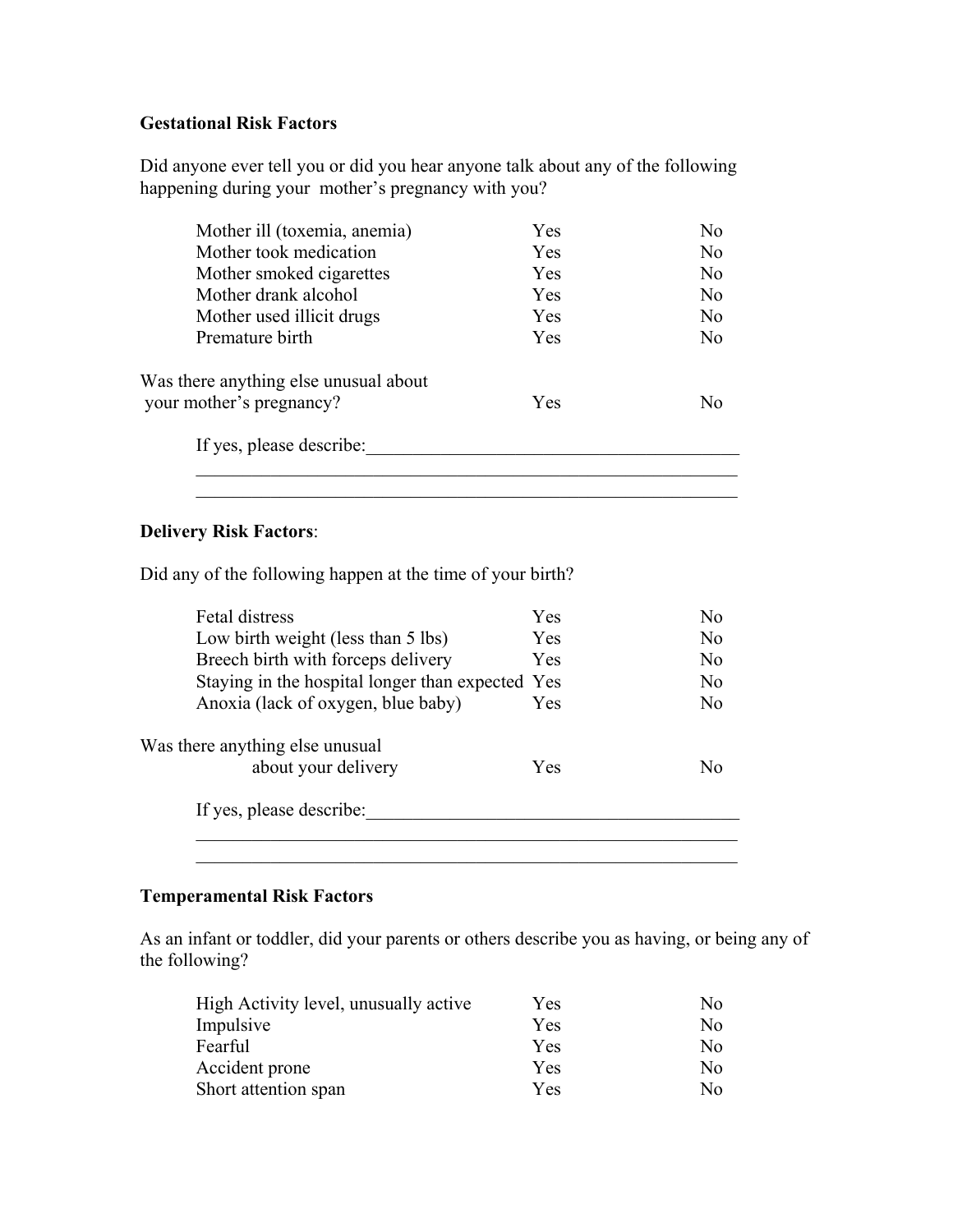| Irritable                                      | Yes | No.            |
|------------------------------------------------|-----|----------------|
| Poor adaptation to change                      | Yes | N <sub>0</sub> |
| Colic                                          | Yes | N <sub>0</sub> |
| Frequent temper tantrums                       | Yes | N <sub>0</sub> |
| <b>Eating Problems</b>                         | Yes | No             |
| Sleep Problems                                 | Yes | N <sub>0</sub> |
| Clumsiness                                     | Yes | N <sub>0</sub> |
| Rigid, tense instead of cuddly                 | Yes | No             |
| Is there anything else that may have described |     |                |
| you as an infant or toddler?                   | Yes | N <sub>0</sub> |
| If yes, please describe:                       |     |                |
|                                                |     |                |

### **Developmental Risk Factors**

Did you ever hear that, as a child, you were

| Slow to walk              | <b>Yes</b> | N٥           |
|---------------------------|------------|--------------|
| Slow to talk              | Yes        | $N_{\Omega}$ |
| Difficult to toilet train | Yes        | No.          |
| Slow to start to read     | Yes.       | $N_{\Omega}$ |

Was there anything else that you may have been slow to develop?

| If yes, please describe: |  |  |
|--------------------------|--|--|
|                          |  |  |

 $\mathcal{L}_\text{max} = \mathcal{L}_\text{max} = \mathcal{L}_\text{max} = \mathcal{L}_\text{max} = \mathcal{L}_\text{max} = \mathcal{L}_\text{max} = \mathcal{L}_\text{max} = \mathcal{L}_\text{max} = \mathcal{L}_\text{max} = \mathcal{L}_\text{max} = \mathcal{L}_\text{max} = \mathcal{L}_\text{max} = \mathcal{L}_\text{max} = \mathcal{L}_\text{max} = \mathcal{L}_\text{max} = \mathcal{L}_\text{max} = \mathcal{L}_\text{max} = \mathcal{L}_\text{max} = \mathcal{$ 

## **Environmental Risk Factors**

As a child or adolescent, did you experience any of the following:

| a loved one                        | Yes | No.            |
|------------------------------------|-----|----------------|
| <b>Sexual Abuse</b>                | Yes | No             |
| Physical Abuse                     | Yes | N <sub>o</sub> |
| <b>Emotional Abuse</b>             | Yes | No             |
| Violence in the family             | Yes | No             |
| Neglect                            | Yes | N <sub>o</sub> |
| Extreme family stress              | Yes | N <sub>o</sub> |
| Economic problems/financial stress | Yes | N <sub>o</sub> |
| Poor diet                          | Yes | No             |
| Exposure to heavy metals (lead)    | Yes | No.            |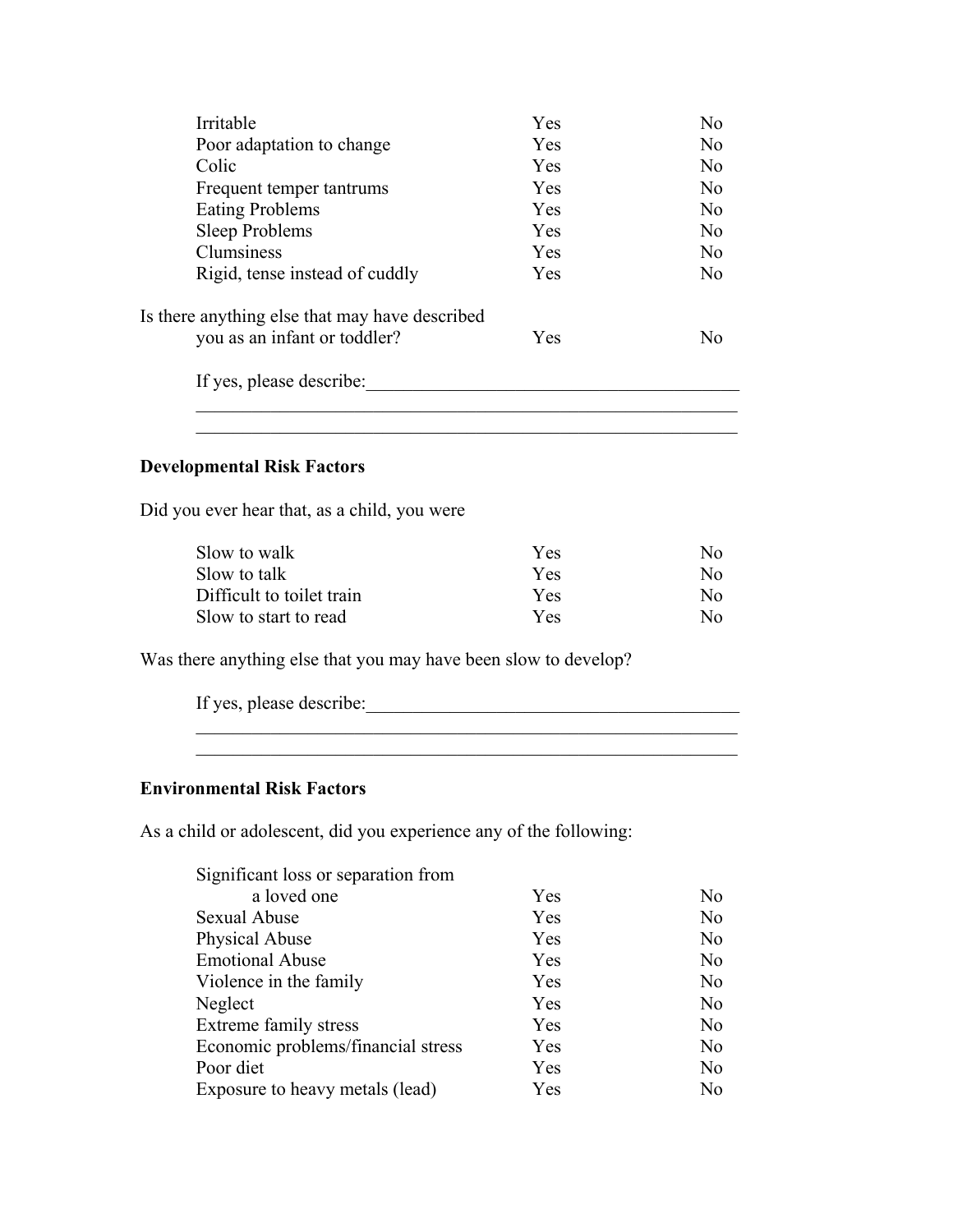Did you experience any other traumas during your childhood?

If yes, please describe:

## **Medical History Risk Factors**

As a child, did you have any of the following:

| Yes | N <sub>o</sub> |
|-----|----------------|
| Yes | N <sub>o</sub> |
| Yes | N <sub>o</sub> |
| Yes | N <sub>o</sub> |
| Yes | No             |
| Yes | No             |
| Yes | No             |
| Yes | No             |
| Yes | No             |
| Yes | No             |
| Yes | No             |
| Yes | No             |
|     |                |

 \_\_\_\_\_\_\_\_\_\_\_\_\_\_\_\_\_\_\_\_\_\_\_\_\_\_\_\_\_\_\_\_\_\_\_\_\_\_\_\_\_\_\_\_\_\_\_\_\_\_\_\_\_\_\_\_\_\_ \_\_\_\_\_\_\_\_\_\_\_\_\_\_\_\_\_\_\_\_\_\_\_\_\_\_\_\_\_\_\_\_\_\_\_\_\_\_\_\_\_\_\_\_\_\_\_\_\_\_\_\_\_\_\_\_\_\_

Were there any other medical problems during your childhood?

If yes, please describe:

#### **Elementary School Academic History**

What elementary school did you attend?\_\_\_\_\_\_\_\_\_\_\_\_\_\_\_\_\_\_\_\_\_\_\_\_\_\_\_\_\_\_\_\_

During elementary school, were you in general (choose one)

- a) usually above grade level
- b) average—working at grade level
- c) below grade level
- d) needing extra help (e.g., learning assistance)

During elementary school, did any of the following ever happen to you?

| Failed any grades    | Y es | No. |
|----------------------|------|-----|
| Retained in grade    | Yes  | No. |
| Took special classes | Yes  | No. |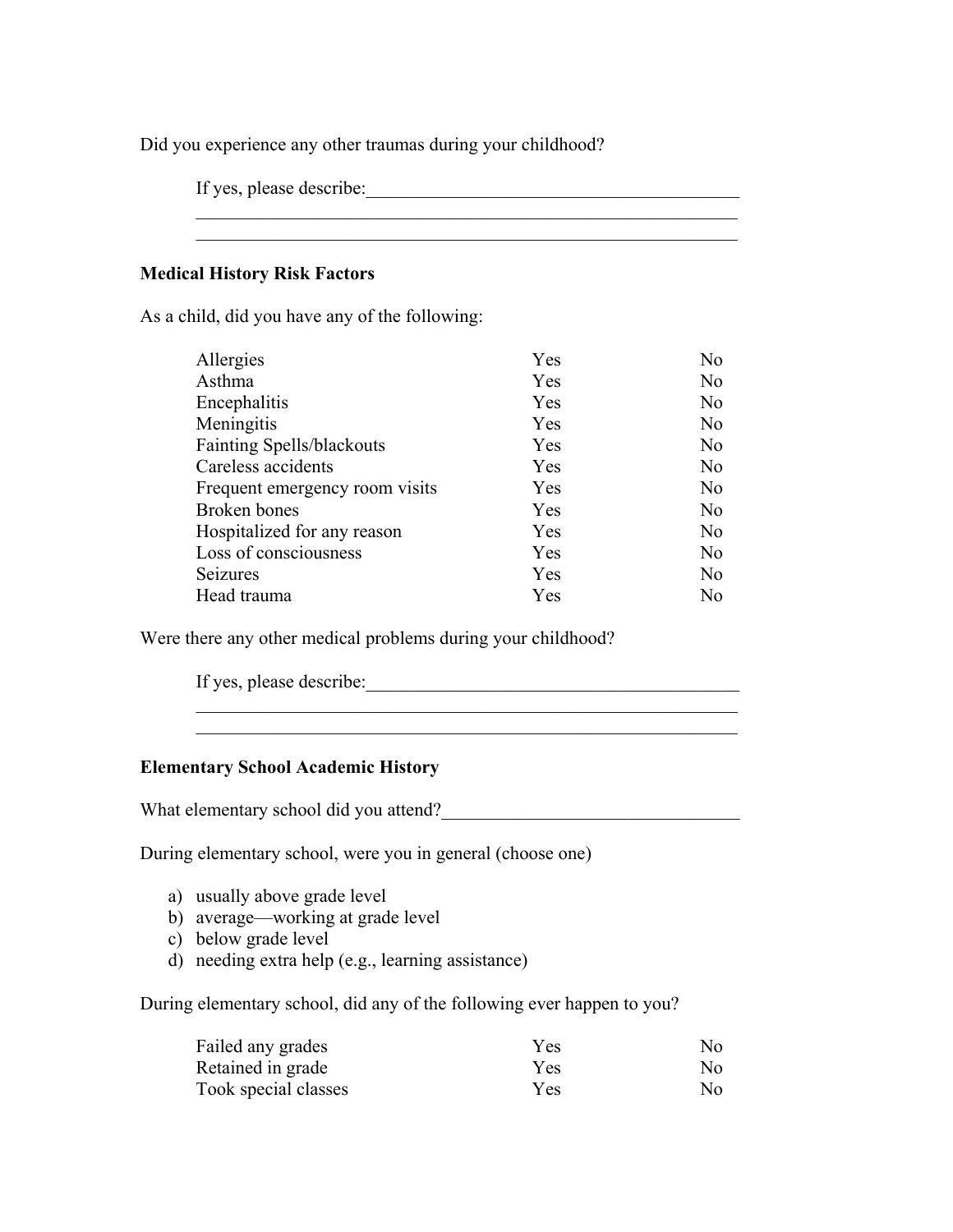| Evaluated by school                       | Yes | No. |
|-------------------------------------------|-----|-----|
| Labeled by school                         | Yes | No  |
| Had learning difficulties                 | Yes | No  |
| Received tutorial assistance              | Yes | No  |
| Suspended from school                     | Yes | No  |
| Reading problems                          | Yes | No  |
| Arithmetic problems                       | Yes | No  |
| Writing problems                          | Yes | No  |
| Performance was variable or unpredictable | Yes | No  |
| Told you were not achieving up to         |     |     |
| Your potential                            | Yes | No. |
| Told you had a learning disability        | Yes | No  |

Did any other significant events occur during elementary school?

If yes, please describe:\_\_\_\_\_\_\_\_\_\_\_\_\_\_\_\_\_\_\_\_\_\_\_\_\_\_\_\_\_\_\_\_\_\_\_\_\_\_\_\_

#### **Middle/High School Academic History**

What middle school did you attend?

What high school did you attend?\_\_\_\_\_\_\_\_\_\_\_\_\_\_\_\_\_\_\_\_\_\_\_\_\_\_\_\_\_\_\_\_\_\_\_\_\_\_\_

During middle and high school, were you in general (choose one)

- a) usually above grade level
- b) average—working at grade level
- c) below grade level
- d) needing extra help (e.g., learning assistance)

During middle and high school, did any of the following ever happen to you?

| Failed any grades                         | Yes        | No             |
|-------------------------------------------|------------|----------------|
| Retained in grade                         | Yes        | No             |
| Took special classes                      | Yes        | No             |
| Evaluated by school                       | Yes        | No.            |
| Labeled by school                         | Yes        | N <sub>o</sub> |
| Had learning difficulties                 | Yes        | No             |
| Received tutorial assistance              | Yes        | No             |
| Suspended from school                     | Yes        | No             |
| Reading problems                          | Yes        | No             |
| Arithmetic problems                       | Yes        | No             |
| Writing problems                          | Yes        | No             |
| Performance was variable or unpredictable | <b>Yes</b> | No             |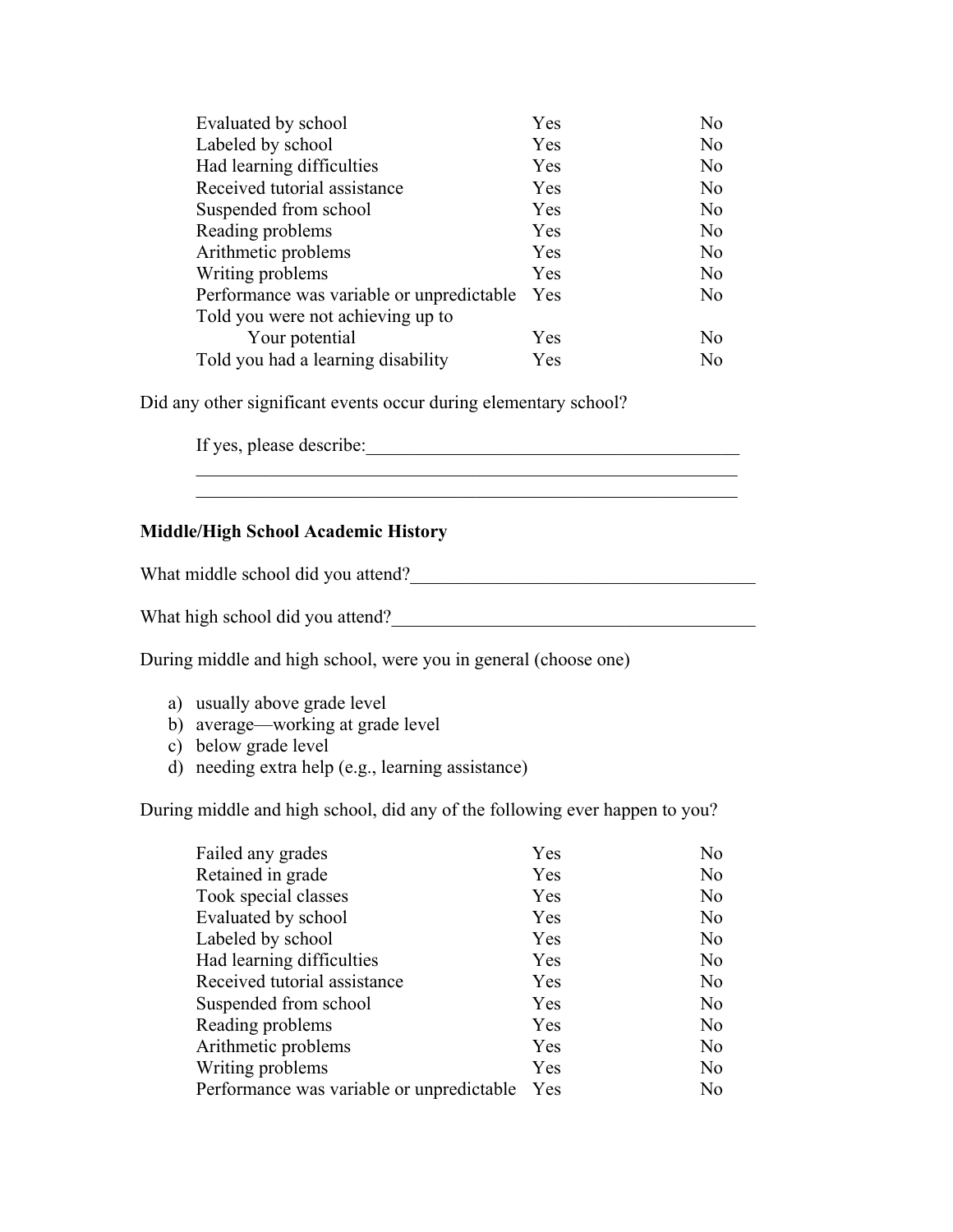| Told you were not achieving up to  |     |                |
|------------------------------------|-----|----------------|
| your potential                     | Yes | N <sub>0</sub> |
| Told you had a learning disability | Yes | N <sub>0</sub> |

Did any other significant events occur during middle or high school?

If yes, please describe:

Were you ever diagnosed with Attention-Deficit/Hyperactivity Disorder or Attention Disorder as a child or adolescent? Yes No

As a child, did you ever see a professional such as a counselor, psychologist, or psychiatrist for any reason? Yes No

If yes, please describe:\_\_\_\_\_\_\_\_\_\_\_\_\_\_\_\_\_\_\_\_\_\_\_\_\_\_\_\_\_\_\_\_\_\_\_\_\_\_\_\_

#### **Family History Risk Factors**

Is there anyone in your immediate family (e.g., parents, brothers or sisters, or your own children) who you think may have, or may have had a learning disability, whether or not they were ever diagnosed?

 $\overline{\phantom{a}}$  , and the contribution of the contribution of  $\overline{\phantom{a}}$  , and  $\overline{\phantom{a}}$  , and  $\overline{\phantom{a}}$  , and  $\overline{\phantom{a}}$  , and  $\overline{\phantom{a}}$  , and  $\overline{\phantom{a}}$  , and  $\overline{\phantom{a}}$  , and  $\overline{\phantom{a}}$  , and  $\overline{\phantom{a}}$  , and

If yes, please describe:\_\_\_\_\_\_\_\_\_\_\_\_\_\_\_\_\_\_\_\_\_\_\_\_\_\_\_\_\_\_\_\_\_\_\_\_\_\_\_\_

 $\mathcal{L}_\text{max} = \frac{1}{2} \sum_{i=1}^{n} \frac{1}{2} \sum_{i=1}^{n} \frac{1}{2} \sum_{i=1}^{n} \frac{1}{2} \sum_{i=1}^{n} \frac{1}{2} \sum_{i=1}^{n} \frac{1}{2} \sum_{i=1}^{n} \frac{1}{2} \sum_{i=1}^{n} \frac{1}{2} \sum_{i=1}^{n} \frac{1}{2} \sum_{i=1}^{n} \frac{1}{2} \sum_{i=1}^{n} \frac{1}{2} \sum_{i=1}^{n} \frac{1}{2} \sum_{i=1}^{n} \frac{1$ 

Are there any other relatives (e.g., aunts, uncles, cousins, nieces or nephews) who you think have a learning disability?

If yes, please describe:\_\_\_\_\_\_\_\_\_\_\_\_\_\_\_\_\_\_\_\_\_\_\_\_\_\_\_\_\_\_\_\_\_\_\_\_\_\_\_\_

**Adulthood** 

#### **Educational History**

*These questions ask about you since the age of 18* 

Did you attend or are you attending any post-high school education (e.g., college or technical school) Yes No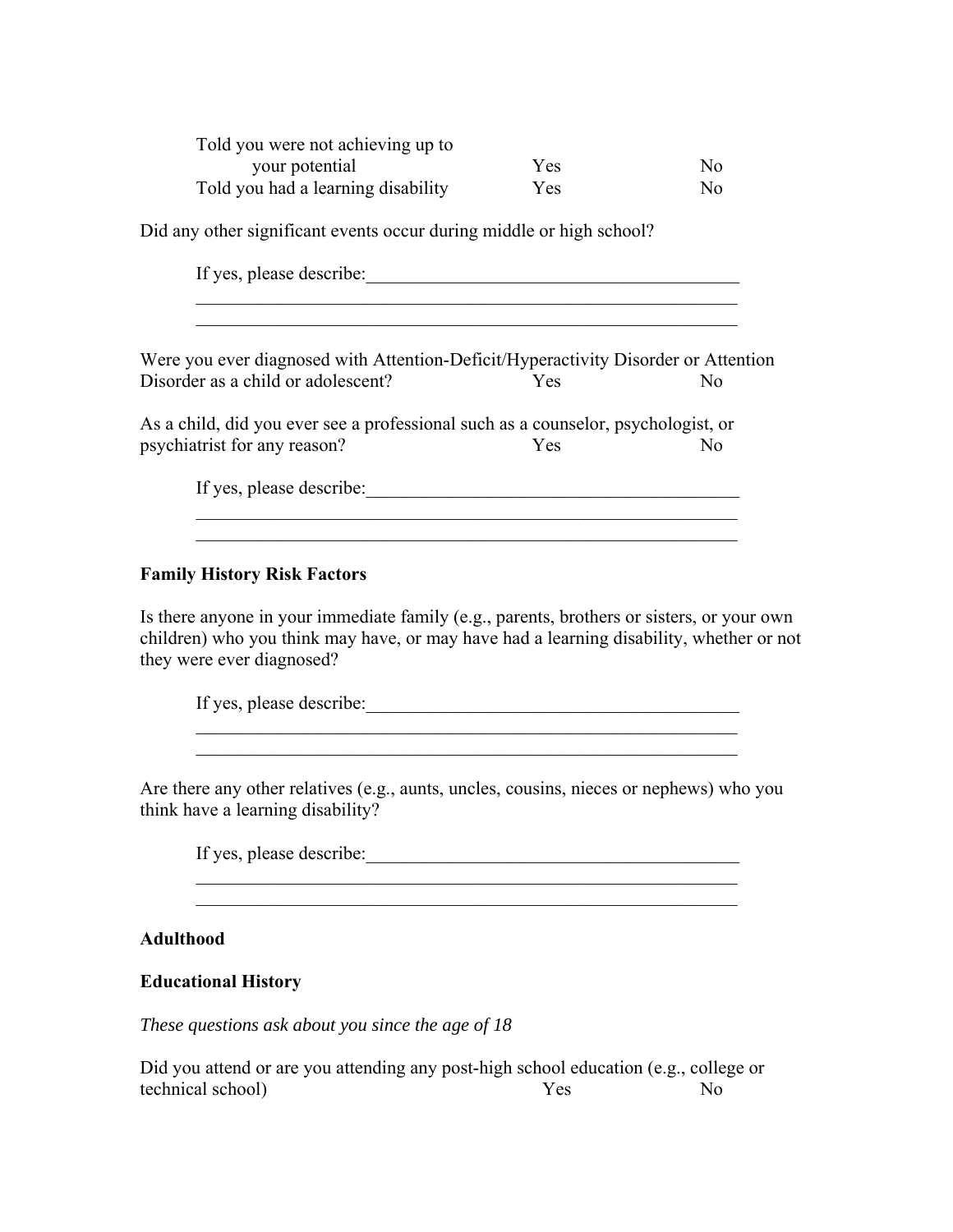| Please list all schools/colleges |  |
|----------------------------------|--|
|----------------------------------|--|

| School Dates |                                     | Major                                           | GPA |                                                                     | graduated? Degree obtained |        |
|--------------|-------------------------------------|-------------------------------------------------|-----|---------------------------------------------------------------------|----------------------------|--------|
|              |                                     |                                                 |     |                                                                     |                            |        |
|              |                                     | Describe current educational concerns/problems: |     |                                                                     |                            |        |
|              |                                     |                                                 |     |                                                                     |                            |        |
|              |                                     |                                                 |     |                                                                     |                            |        |
|              |                                     |                                                 |     | What year are you currently (circle one)? Freshman Sophomore Junior |                            | Senior |
|              | <b>Occupational History</b>         |                                                 |     |                                                                     |                            |        |
|              |                                     | What jobs have you had since high school?       |     |                                                                     |                            |        |
| Job          | Dates                               | Job duties                                      |     | why/how ended?                                                      |                            |        |
|              | <b>Social/Interpersonal History</b> |                                                 |     |                                                                     |                            |        |
|              |                                     | Who currently resides in your home?             |     |                                                                     |                            |        |
| Relationship |                                     | Name                                            |     | Current age                                                         |                            |        |
|              |                                     | List any children living outside your home      |     |                                                                     |                            |        |
|              | Have you ever been married?         |                                                 |     | Yes                                                                 | No                         |        |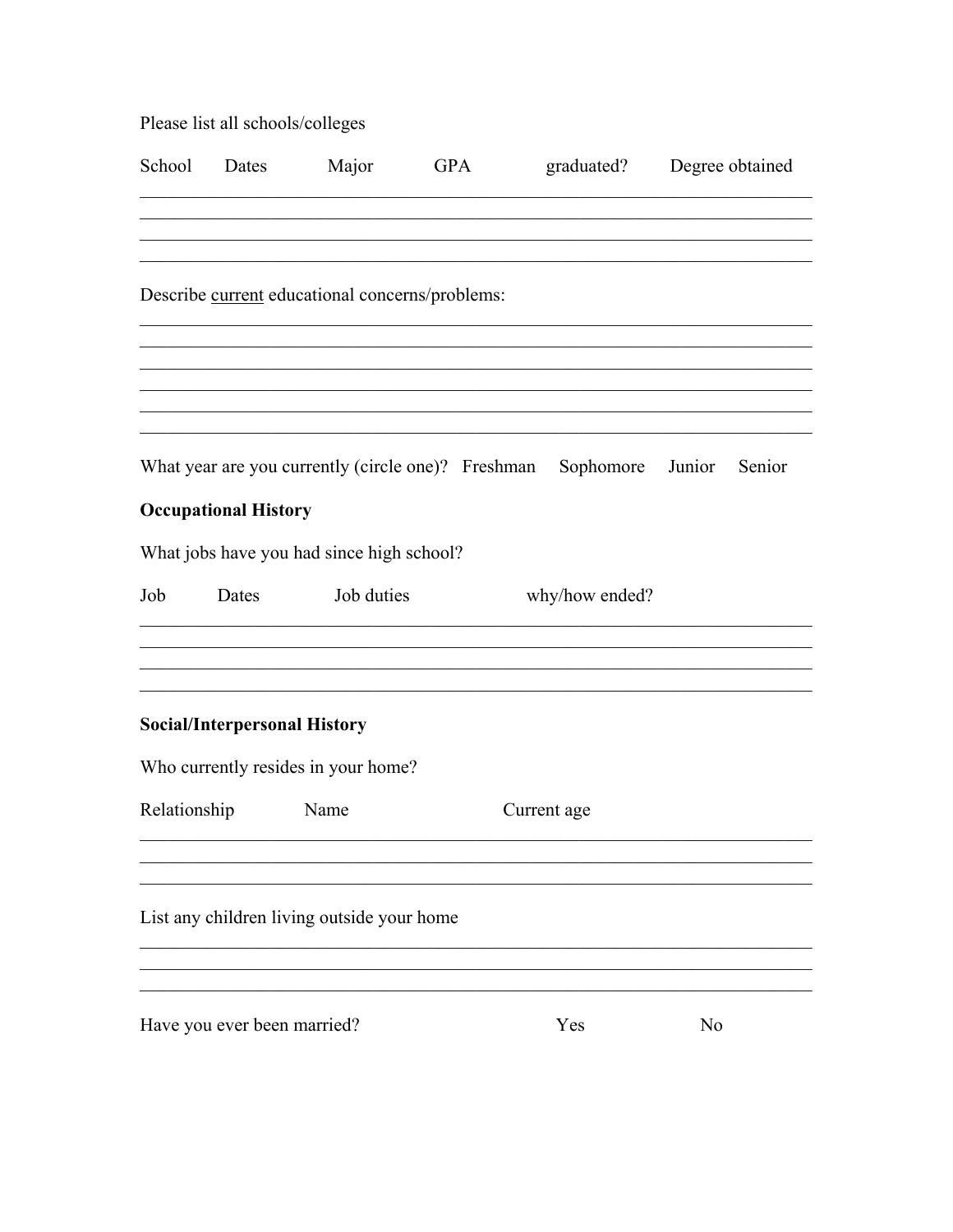# **Health History**

| Are you currently in good health?                                             | Yes | No             |
|-------------------------------------------------------------------------------|-----|----------------|
|                                                                               |     |                |
| Do you have any major, chronic health conditions?<br>If yes, please describe: |     |                |
| Are you currently taking any medications?                                     |     |                |
| As an adult, have any of the following happened to you?                       |     |                |
| Hospitalized                                                                  | Yes | N <sub>o</sub> |
| Head injuries                                                                 | Yes | N <sub>o</sub> |
| Tourettes' syndrome                                                           | Yes | No             |
| Thyroid problems                                                              | Yes | N <sub>o</sub> |
| Seizures/epilepsy                                                             | Yes | No             |
| <b>Broken</b> bones                                                           | Yes | No             |
| Hormonal imbalance                                                            | Yes | No             |
| Sensory deficits like hearing loss                                            | Yes | N <sub>o</sub> |
| High blood pressure                                                           | Yes | N <sub>o</sub> |
| Heart disease                                                                 | Yes | N <sub>o</sub> |
| <b>Diabetes</b>                                                               | Yes | N <sub>o</sub> |
| Migraines                                                                     | Yes | N <sub>o</sub> |
| Asthma                                                                        | Yes | N <sub>o</sub> |
|                                                                               | Yes | No             |
| Glaucoma<br>Domestic Violence                                                 | Yes | N <sub>o</sub> |

# **Adult Psychological/Psychiatric history**

As an adult, have you seen a counselor, psychologist, or psychiatrist for any reason?<br>Yes No

 $\mathcal{L}_\text{max} = \frac{1}{2} \sum_{i=1}^{n} \frac{1}{2} \sum_{i=1}^{n} \frac{1}{2} \sum_{i=1}^{n} \frac{1}{2} \sum_{i=1}^{n} \frac{1}{2} \sum_{i=1}^{n} \frac{1}{2} \sum_{i=1}^{n} \frac{1}{2} \sum_{i=1}^{n} \frac{1}{2} \sum_{i=1}^{n} \frac{1}{2} \sum_{i=1}^{n} \frac{1}{2} \sum_{i=1}^{n} \frac{1}{2} \sum_{i=1}^{n} \frac{1}{2} \sum_{i=1}^{n} \frac{1$ 

 $\overline{\phantom{a}}$  , and the contribution of the contribution of  $\overline{\phantom{a}}$  , and  $\overline{\phantom{a}}$  , and  $\overline{\phantom{a}}$  , and  $\overline{\phantom{a}}$ 

Yes No

If yes, please describe:\_\_\_\_\_\_\_\_\_\_\_\_\_\_\_\_\_\_\_\_\_\_\_\_\_\_\_\_\_\_\_\_\_\_\_\_\_\_\_\_